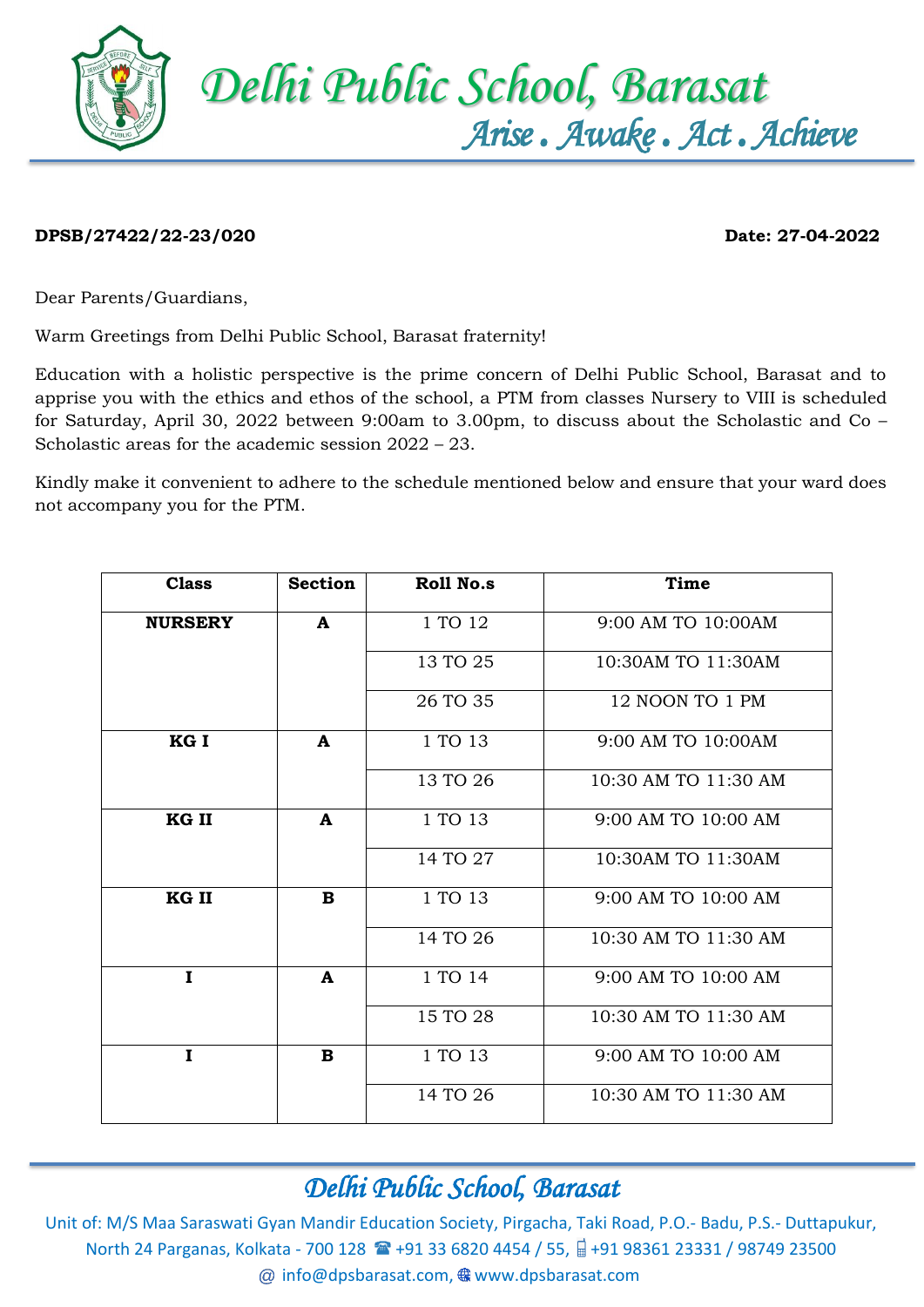

# *Delhi Public School, Barasat Arise . Awake . Act . Achieve*

| $\mathbf{I}$ | A            | 1 TO 12  | 9:00 AM TO 10:00 AM  |
|--------------|--------------|----------|----------------------|
|              |              | 13 TO 23 | 10:30 AM TO 11:30 AM |
|              |              | 24 TO 32 | 12 NOON TO 1PM       |
| $\mathbf{I}$ | $\mathbf B$  | 1 TO 11  | 9:00 AM TO 10:00 AM  |
|              |              | 12 TO 22 | 10:30 AM TO 11:30 AM |
|              |              | 23 TO 31 | 12 NOON TO 1PM       |
| III          | $\mathbf{A}$ | 1 TO 12  | 9:00 AM TO 10:00 AM  |
|              |              | 13 TO 23 | 10:30 AM TO 11:30 AM |
|              |              | 24 TO 34 | 12 NOON TO 1PM       |
|              |              | 35 TO 38 | 2 PM TO 3 PM         |
| IV           | $\mathbf{A}$ | 1 TO 11  | 9:00 AM TO 10:00 AM  |
|              |              | 12 TO 22 | 10:30 AM TO 11:30 AM |
| $\mathbf{V}$ | $\mathbf{A}$ | 1 TO 12  | 9:00 AM TO 10:00 AM  |
|              |              | 13 TO 23 | 10:30 AM TO 11:30 AM |
|              |              | 24 TO 34 | 12 NOON TO 1PM       |
|              |              | 35 TO 38 | 2 PM TO 3 PM         |
| VI           | $\mathbf{A}$ | 1 TO 10  | 9:00 AM TO 10:00 AM  |
|              |              | 11 TO 20 | 10:30 AM TO 11:30 AM |
|              |              | 21 TO 30 | 12 NOON TO 1PM       |
|              |              | 31 TO 40 | 2 PM TO 3 PM         |
| <b>VII</b>   | A            | 1 TO 13  | 9:00 AM TO 10:00 AM  |
|              |              | 14 TO 26 | 10:30 AM TO 11:30 AM |
| <b>VIII</b>  | A            | 1 TO 14  | 9:00 AM TO 10:00 AM  |
|              |              |          |                      |
|              |              |          |                      |

### *Delhi Public School, Barasat*

Unit of: M/S Maa Saraswati Gyan Mandir Education Society, Pirgacha, Taki Road, P.O.- Badu, P.S.- Duttapukur, North 24 Parganas, Kolkata - 700 128 <sup>2</sup> +91 33 6820 4454 / 55, a +91 98361 23331 / 98749 23500 @ [info@dpsbarasat.com,](mailto:info@dpsbarasat.com) @ www.dpsbarasat.com